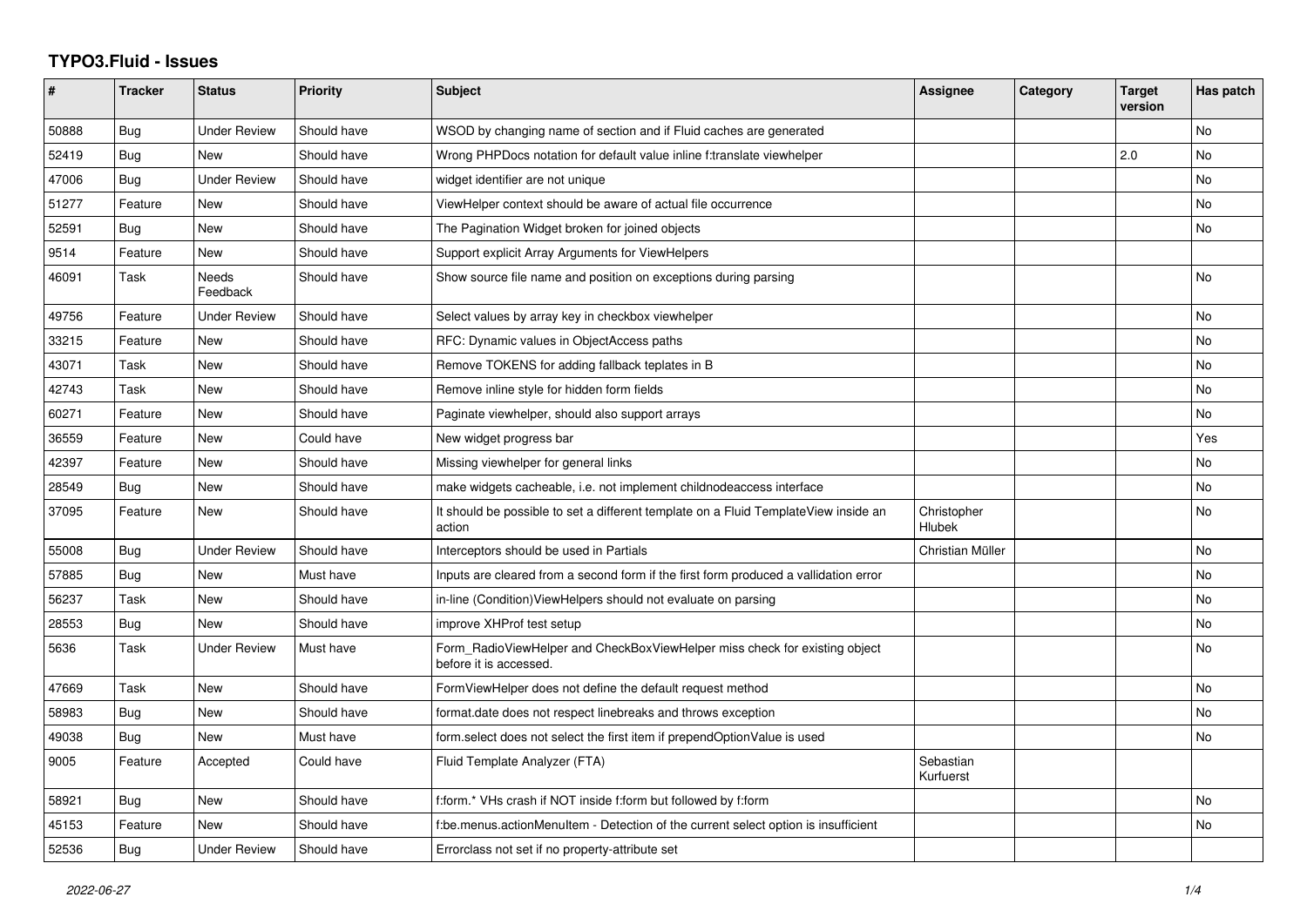| #     | <b>Tracker</b> | <b>Status</b>       | <b>Priority</b> | <b>Subject</b>                                                                                              | <b>Assignee</b>        | Category | <b>Target</b><br>version | Has patch |
|-------|----------------|---------------------|-----------------|-------------------------------------------------------------------------------------------------------------|------------------------|----------|--------------------------|-----------|
| 13045 | Bug            | New                 | Should have     | Entity decode of strings are different between if-conditions and output of variable                         |                        |          |                          |           |
| 45345 | Feature        | Needs<br>Feedback   | Should have     | Easy to use comments for fluid that won't show in output                                                    |                        |          |                          |           |
| 52640 | Feature        | <b>Under Review</b> | Should have     | Create an UnlessViewHelper as opposite to the IfViewHelper                                                  | Marc Neuhaus           |          |                          | No        |
| 38130 | Feature        | New                 | Should have     | Checkboxes and multiple select fields should have an assignable default value                               |                        |          |                          | No        |
| 3291  | Feature        | Needs<br>Feedback   | Should have     | Cacheable viewhelpers                                                                                       |                        |          |                          | No        |
| 46545 | Feature        | New                 | Should have     | Better support for arrays in options of SelectViewHelper                                                    |                        |          |                          | No        |
| 48355 | Feature        | <b>New</b>          | Could have      | Assign output of viewhelper to template variable for further processing.                                    |                        |          |                          |           |
| 40081 | Feature        | New                 | Should have     | Allow assigned variables as keys in arrays                                                                  |                        |          |                          | No        |
| 28552 | <b>Bug</b>     | New                 | Should have     | (v5) write ViewHelper test for compiled run; adjust functional test to do two passes<br>(uncached & cached) |                        |          |                          | No        |
| 28550 | Bug            | <b>New</b>          | Should have     | (v4) make widgets cacheable, i.e. not implement childnodeaccess interface                                   |                        |          |                          | No        |
| 28554 | Bug            | <b>New</b>          | Should have     | (v4) implement feature flag to disable caching                                                              |                        |          |                          | <b>No</b> |
| 28551 | Bug            | Accepted            | Should have     | (v4) backport VHTest                                                                                        | Sebastian<br>Kurfuerst |          |                          | No        |
| 33551 | Bug            | <b>New</b>          | Must have       | View helper values break out of a partial scope                                                             | Sebastian<br>Kurfuerst | Core     |                          | No        |
| 3481  | Bug            | <b>New</b>          | Should have     | Use ViewHelperVariableContainer in PostParseFacet                                                           |                        | Core     |                          | No        |
| 39990 | Bug            | <b>New</b>          | Should have     | Same form twice in one template: hidden fields for empty values are only rendered<br>once                   |                        | Core     |                          | No        |
| 30555 | Feature        | New                 | Could have      | Make TagBuilder more extensible                                                                             |                        | Core     |                          | <b>No</b> |
| 27607 | Bug            | New                 | Must have       | Make Fluid comparisons work when first element is STRING, second is NULL.                                   |                        | Core     |                          | No        |
| 33394 | Feature        | Needs<br>Feedback   | Should have     | Logical expression parser for BooleanNode                                                                   | <b>Tobias Liebig</b>   | Core     |                          | No        |
| 4704  | Feature        | New                 | Should have     | Improve parsing exception messages                                                                          |                        | Core     |                          |           |
| 32035 | Task           | New                 | Should have     | Improve fluid error messages                                                                                |                        | Core     |                          | Yes       |
| 10472 | Feature        | New                 | Could have      | Fluid Standalone distribution                                                                               |                        | Core     |                          | No        |
| 62346 | Feature        | New                 | Could have      | f:comment should have high precende                                                                         |                        | Core     | 3.x                      | No        |
| 1907  | Feature        | New                 | Could have      | Default values for view helpers based on context                                                            |                        | Core     |                          |           |
| 7608  | Feature        | New                 | Could have      | Configurable shorthand/object accessor delimiters                                                           |                        | Core     |                          | Yes       |
| 12863 | Bug            | New                 | Should have     | Attributes of a viewhelper can't contain a '-'                                                              | Sebastian<br>Kurfuerst | Core     |                          | No        |
| 46257 | Feature        | <b>Under Review</b> | Should have     | Add escape sequence support for Fluid                                                                       |                        | Core     |                          | No        |
| 51239 | <b>Bug</b>     | <b>Under Review</b> | Must have       | AbstractViewHelper use incorrect method signature for "\$this->systemLogger->log()"                         | Adrian Föder           | Core     |                          | Yes       |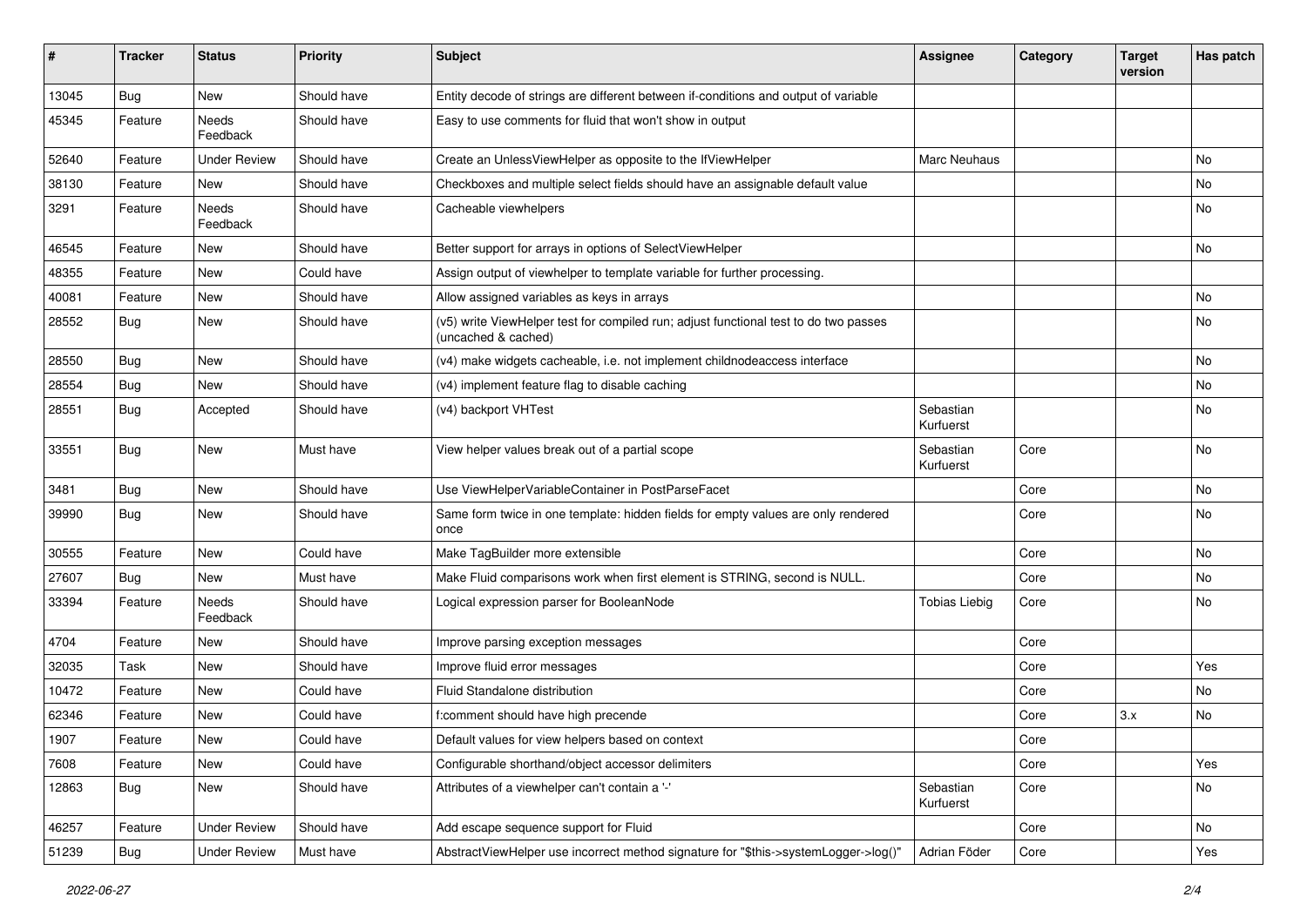| #     | <b>Tracker</b> | <b>Status</b>            | <b>Priority</b>      | <b>Subject</b>                                                                                         | Assignee               | Category           | <b>Target</b><br>version | Has patch |
|-------|----------------|--------------------------|----------------------|--------------------------------------------------------------------------------------------------------|------------------------|--------------------|--------------------------|-----------|
| 8989  | Feature        | <b>Needs</b><br>Feedback | Could have           | Search path for fluid template files                                                                   |                        | View               |                          | <b>No</b> |
| 38369 | <b>Bug</b>     | New                      | Must have            | Resource ViewHelpers should not fall back to request package                                           |                        | View               |                          | No        |
| 43072 | Task           | New                      | Should have          | Remove TOKENS for adding templates fallback in Backporter                                              |                        | View               |                          | No        |
| 45394 | Task           | <b>New</b>               | Should have          | Forwardport Unit test for standalone view                                                              |                        | View               |                          | No.       |
| 46289 | <b>Bug</b>     | <b>Needs</b><br>Feedback | Should have          | Enable Escaping Interceptor in XML request format                                                      |                        | View               | 2.0.1                    | No        |
| 60181 | Feature        | New                      | Could have           | Caching mechanism for Fluid Views/Templates                                                            |                        | View               |                          | No.       |
| 34309 | Task           | New                      | Could have           | Unknown ViewHelpers cause exception - should be handled more graceful                                  |                        | <b>ViewHelpers</b> |                          | No        |
| 10911 | Task           | New                      | Should have          | Tx_Fluid_ViewHelpers_Form_AbstractFormViewHelper->renderHiddenIdentityField<br>should be more reliable |                        | ViewHelpers        |                          | No        |
| 60856 | <b>Bug</b>     | <b>New</b>               | Must have            | Target attribute not supported by the form viewhelper                                                  |                        | <b>ViewHelpers</b> |                          | Yes       |
| 44234 | <b>Bug</b>     | <b>Under Review</b>      | Should have          | selectViewHelper's sorting does not respect locale collation                                           |                        | ViewHelpers        | 2.1                      | No        |
| 65424 | Bug            | <b>Under Review</b>      | Should have          | SelectViewHelper must respect option(Value Label)Field for arrays                                      |                        | ViewHelpers        |                          | No        |
| 54195 | Task           | <b>New</b>               | Should have          | Rename and move FormViewHelper's errorClass value, currently 'f3-form-error'                           | Adrian Föder           | <b>ViewHelpers</b> |                          | No        |
| 39936 | Feature        | <b>New</b>               | Should have          | registerTagAttribute should handle default values                                                      |                        | <b>ViewHelpers</b> |                          | No.       |
| 34682 | <b>Bug</b>     | <b>Under Review</b>      | Should have          | Radio Button missing checked on validation error                                                       |                        | <b>ViewHelpers</b> |                          | No.       |
| 5933  | Feature        | Accepted                 | Should have          | Optional section rendering                                                                             | Sebastian<br>Kurfuerst | <b>ViewHelpers</b> |                          | <b>No</b> |
| 40064 | Bug            | New                      | Must have            | Multiselect is not getting persisted                                                                   |                        | <b>ViewHelpers</b> |                          | No        |
| 33628 | <b>Bug</b>     | Needs<br>Feedback        | Must have            | Multicheckboxes (multiselect) for Collections don't work                                               | Christian Müller       | ViewHelpers        |                          | No        |
| 40998 | <b>Bug</b>     | Under Review             | Should have          | Missing parent request namespaces in form field name prefix                                            | Sebastian<br>Kurfuerst | <b>ViewHelpers</b> | 1.1.1                    | No.       |
| 26658 | Task           | <b>New</b>               | Won't have this time | Make Form ViewHelpers consistent                                                                       |                        | <b>ViewHelpers</b> |                          | No        |
| 51100 | Feature        | New                      | Must have            | Links with absolute URI should have the option of URI Scheme                                           |                        | <b>ViewHelpers</b> |                          | No.       |
| 8491  | Task           | Needs<br>Feedback        | Should have          | link.action and uri.action differ in absolute argument                                                 | Karsten<br>Dambekalns  | ViewHelpers        |                          | <b>No</b> |
| 59057 | <b>Bug</b>     | <b>Under Review</b>      | Must have            | Hidden empty value fields shoud be disabled when related field is disabled                             | Bastian<br>Waidelich   | <b>ViewHelpers</b> |                          | No        |
| 58862 | <b>Bug</b>     | <b>Needs</b><br>Feedback | Should have          | FormViewHelper doesn't accept NULL as value for \$arguments                                            | Bastian<br>Waidelich   | <b>ViewHelpers</b> |                          | Yes       |
| 8648  | <b>Bug</b>     | New                      | Should have          | format.crop ViewHelper should support all features of the crop stdWrap function                        |                        | <b>ViewHelpers</b> |                          | <b>No</b> |
| 37619 | Bug            | <b>New</b>               | Should have          | Fatal Error when using variable in name attribute of Section ViewHelper                                |                        | ViewHelpers        |                          | <b>No</b> |
| 49600 | <b>Bug</b>     | <b>New</b>               | Should have          | f:form tag shown as a HTML on frontend                                                                 |                        | ViewHelpers        |                          | No        |